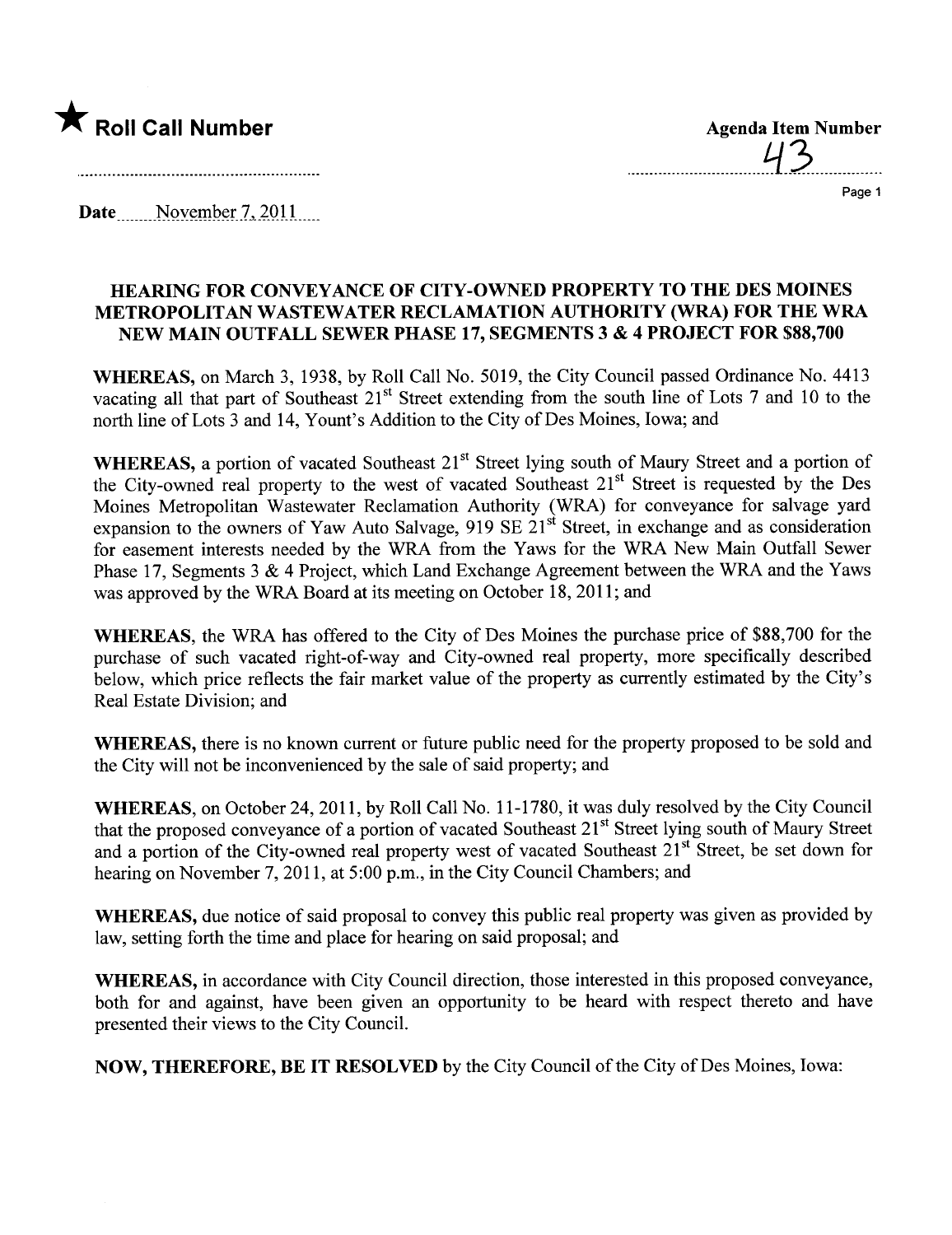

.........-.......................t-3.............

Page 2

Date  $\sim$  November 7, 2011

1. Upon due consideration of the facts and statements of interested persons, the objections to the proposed conveyance of this property, as described below, are hereby overruled and the hearing is closed.

2. There is no public need for the property described below and the public would not be inconvenienced by reason of the conveyance of a portion of vacated Southeast 21<sup>st</sup> Street lying south of Maury Street and a portion of the City-owned real property west of vacated Southeast 21<sup>st</sup> Street, more specifically described as follows:

Parcel "B" located in part of Lot 2 of the Official Plat of the N.E. 1/4 of Section 11 and part of the S.E. 1/4 of Section 11, all in Township 78 North, Range 24 West of the  $5<sup>th</sup>$  P.M., Polk County, Iowa. Said Parcel "B" being more particularly described as follows:

Commencing as a point of reference at the East  $1/4$  corner of said Section 11; thence North 00°(degrees) 16'(minutes) 07"(seconds) West (all bearings referenced to Grid North Iowa Real Time Network, South Zone), 647.02 feet along the East line of said N.E. 1/4; thence South 89°43'53" West, 851.32 feet perpendicular to the preceding course to a point on the East line of vacated SE 21<sup>st</sup> Street, said point being on the East line of that property conveyed to the City of Des Moines in Book 4241 on Page 254 in the Recorder's Office of said Polk County, said point also being the point of beginning; thence South 00°22'09" East, 720.76 feet along said East line to the South line of said City of Des Moines property; thence North 77°20'34" West, 123.17 feet along said South line to a line parallel with and 60 feet West of said vacated SE 21<sup>st</sup> Street; thence North 00°22'09" West, 466.45 feet along said line parallel with and 60 feet West of the West line of said vacated SE  $21^{st}$ Street to the South line of Parcel "A" recorded in Book 12937 on Page 59 in said Recorder's Office; thence South 81°17'36" East, 60.76 feet along said South line of Parcel "A" to the Southeast comer of said Parcel "A"; thence North 00°22'09" West, 236.13 feet along the East line of Parcel "A", said line also being the West line of said vacated SE 21<sup>st</sup> Street; thence North 89°37'46" East, 60.00 feet to the point of beginning.

Containing 70,945 square feet or 1.63 acres, more or less.

3. That the sale and conveyance of such City-owned real property to the Des Moines Metropolitan Wastewater Reclamation Authority (WRA) for \$88,700, together with payment by such grantee of the estimated publication and recording costs for this transaction, be and is hereby approved.

4. The Mayor is authorized and directed to sign the Quit Claim Deed for the conveyance as identified above, and the City Clerk is authorized and directed to attest to the Mayor's signature.

5. The City Clerk is authorized and directed to forward the original of this Deed, together with a certified copy of this resolution and of the affdavit of publication of the notice of this hearing, to the